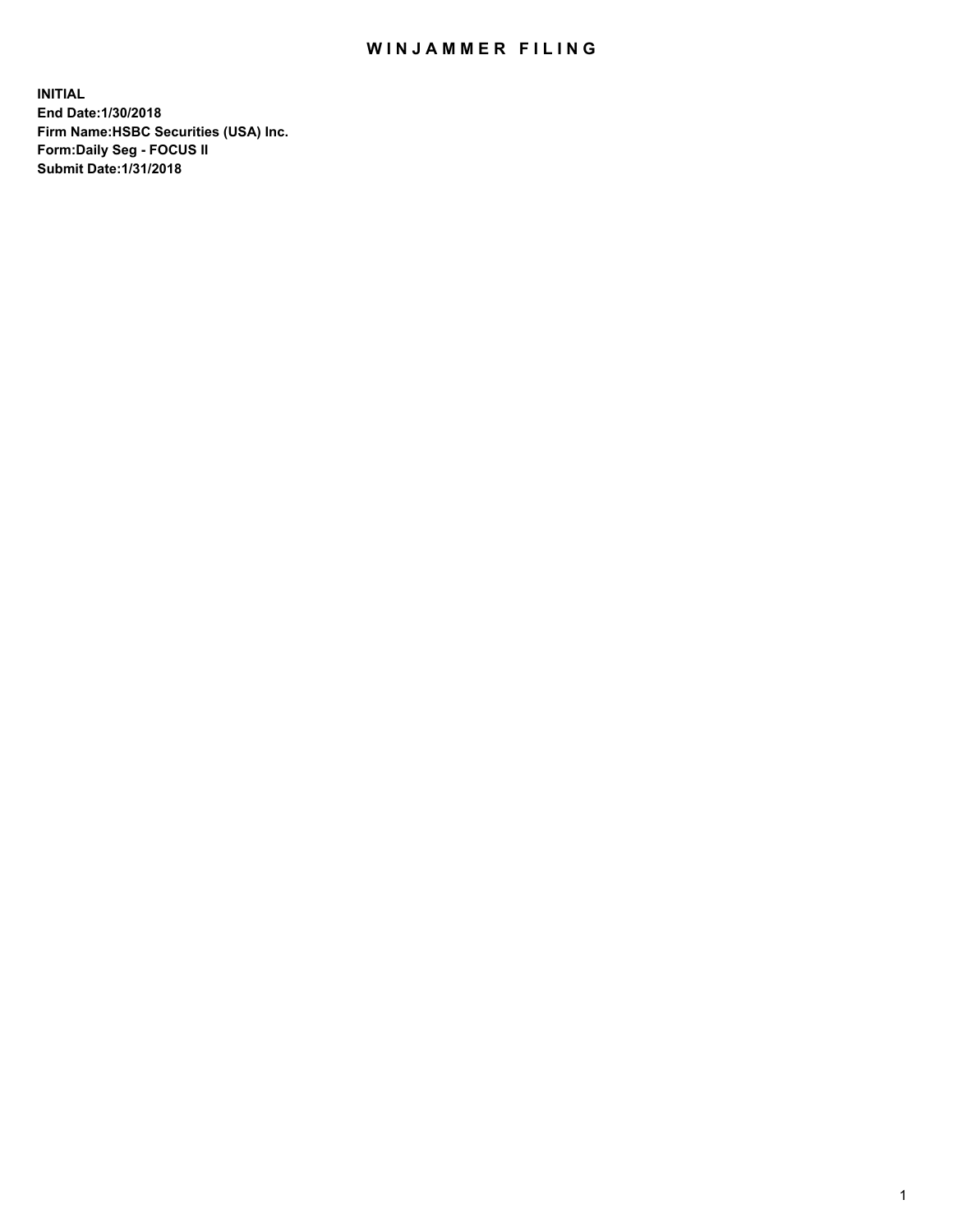## **INITIAL End Date:1/30/2018 Firm Name:HSBC Securities (USA) Inc. Form:Daily Seg - FOCUS II Submit Date:1/31/2018 Daily Segregation - Cover Page**

| Name of Company<br><b>Contact Name</b><br><b>Contact Phone Number</b><br><b>Contact Email Address</b>                                                                                                                                                                                                                         | <b>HSBC Securities (USA) Inc.</b><br><b>Michael Vacca</b><br>212-525-7951<br>michael.vacca@us.hsbc.com |
|-------------------------------------------------------------------------------------------------------------------------------------------------------------------------------------------------------------------------------------------------------------------------------------------------------------------------------|--------------------------------------------------------------------------------------------------------|
| FCM's Customer Segregated Funds Residual Interest Target (choose one):<br>a. Minimum dollar amount: ; or<br>b. Minimum percentage of customer segregated funds required:%; or<br>c. Dollar amount range between: and; or<br>d. Percentage range of customer segregated funds required between: % and %.                       | 98,000,000<br><u>0</u><br><u>00</u><br><u>00</u>                                                       |
| FCM's Customer Secured Amount Funds Residual Interest Target (choose one):<br>a. Minimum dollar amount: ; or<br>b. Minimum percentage of customer secured funds required:%; or<br>c. Dollar amount range between: and; or<br>d. Percentage range of customer secured funds required between: % and %.                         | 25,000,000<br><u>0</u><br><u>00</u><br>00                                                              |
| FCM's Cleared Swaps Customer Collateral Residual Interest Target (choose one):<br>a. Minimum dollar amount: ; or<br>b. Minimum percentage of cleared swaps customer collateral required:%; or<br>c. Dollar amount range between: and; or<br>d. Percentage range of cleared swaps customer collateral required between:% and%. | 122,000,000<br><u>0</u><br><u>00</u><br><u>00</u>                                                      |

Attach supporting documents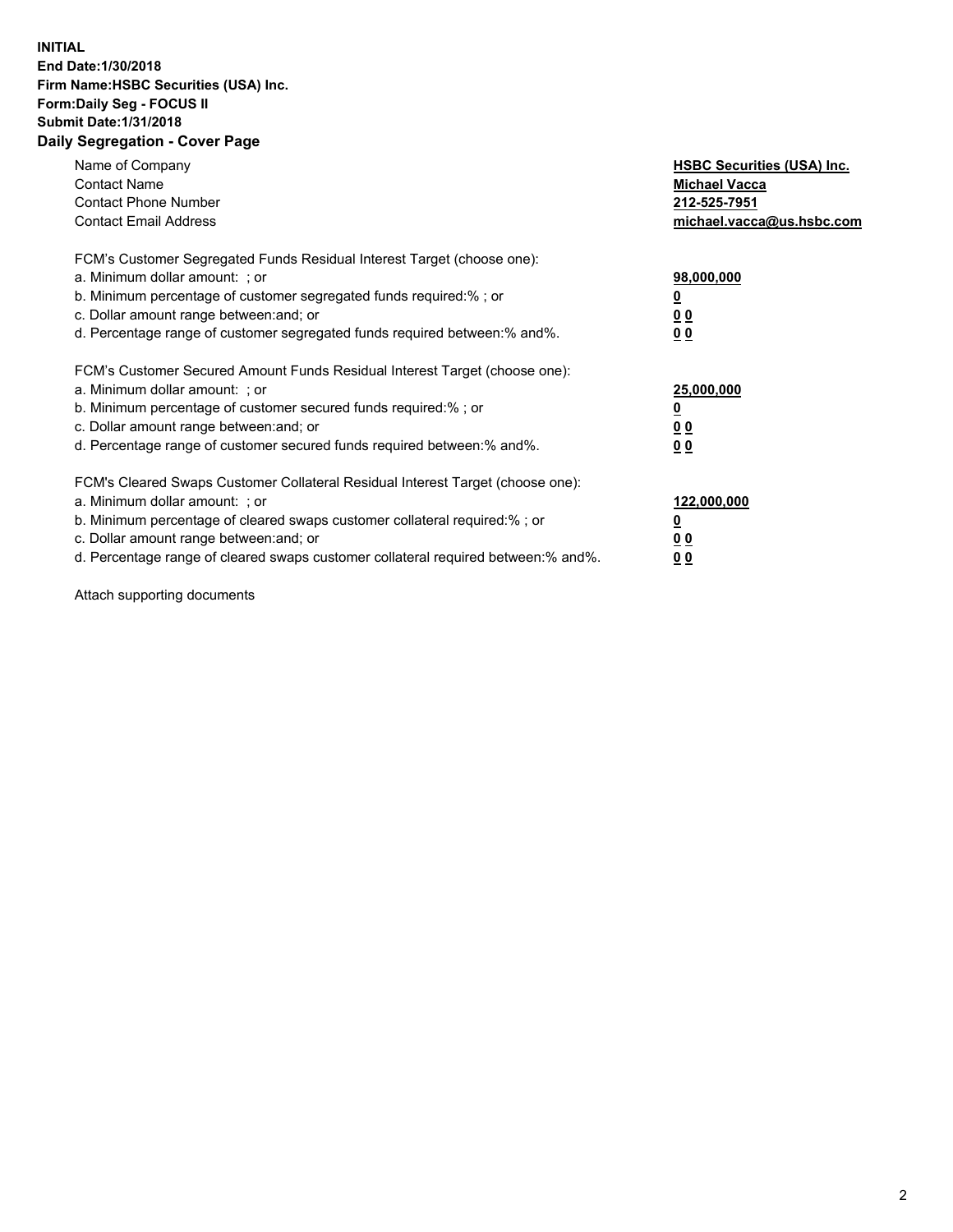**INITIAL End Date:1/30/2018 Firm Name:HSBC Securities (USA) Inc. Form:Daily Seg - FOCUS II Submit Date:1/31/2018 Daily Segregation - Secured Amounts** Foreign Futures and Foreign Options Secured Amounts Amount required to be set aside pursuant to law, rule or regulation of a foreign government or a rule of a self-regulatory organization authorized thereunder **0** [7305] 1. Net ledger balance - Foreign Futures and Foreign Option Trading - All Customers A. Cash **66,962,505** [7315] B. Securities (at market) **94,352,465** [7317] 2. Net unrealized profit (loss) in open futures contracts traded on a foreign board of trade **-24,439,745** [7325] 3. Exchange traded options a. Market value of open option contracts purchased on a foreign board of trade **0** [7335] b. Market value of open contracts granted (sold) on a foreign board of trade **0** [7337] 4. Net equity (deficit) (add lines 1. 2. and 3.) **136,875,225** [7345] 5. Account liquidating to a deficit and account with a debit balances - gross amount **237,313** [7351] Less: amount offset by customer owned securities **-233,068** [7352] **4,245** [7354] 6. Amount required to be set aside as the secured amount - Net Liquidating Equity Method (add lines 4 and 5) **136,879,470** [7355] 7. Greater of amount required to be set aside pursuant to foreign jurisdiction (above) or line 6. **136,879,469** [7360] FUNDS DEPOSITED IN SEPARATE REGULATION 30.7 ACCOUNTS 1. Cash in banks A. Banks located in the United States **44,919,015** [7500] B. Other banks qualified under Regulation 30.7 **0** [7520] **44,919,015** [7530] 2. Securities A. In safekeeping with banks located in the United States **31,121,139** [7540] B. In safekeeping with other banks qualified under Regulation 30.7 **0** [7560] **31,121,139** [7570] 3. Equities with registered futures commission merchants A. Cash **0** [7580] B. Securities **0** [7590] C. Unrealized gain (loss) on open futures contracts **0** [7600] D. Value of long option contracts **0** [7610] E. Value of short option contracts **0** [7615] **0** [7620] 4. Amounts held by clearing organizations of foreign boards of trade A. Cash **0** [7640] B. Securities **0** [7650] C. Amount due to (from) clearing organization - daily variation **0** [7660] D. Value of long option contracts **0** [7670] E. Value of short option contracts **0** [7675] **0** [7680] 5. Amounts held by members of foreign boards of trade A. Cash **61,041,540** [7700] B. Securities **63,231,326** [7710] C. Unrealized gain (loss) on open futures contracts **-24,439,745** [7720] D. Value of long option contracts **0** [7730] E. Value of short option contracts **0** [7735] **99,833,121** [7740] 6. Amounts with other depositories designated by a foreign board of trade **0** [7760] 7. Segregated funds on hand **0** [7765] 8. Total funds in separate section 30.7 accounts **175,873,275** [7770]

- 9. Excess (deficiency) Set Aside for Secured Amount (subtract line 7 Secured Statement Page 1 from Line 8)
- 10. Management Target Amount for Excess funds in separate section 30.7 accounts **25,000,000** [7780]

11. Excess (deficiency) funds in separate 30.7 accounts over (under) Management Target **13,993,806** [7785]

**38,993,806** [7380]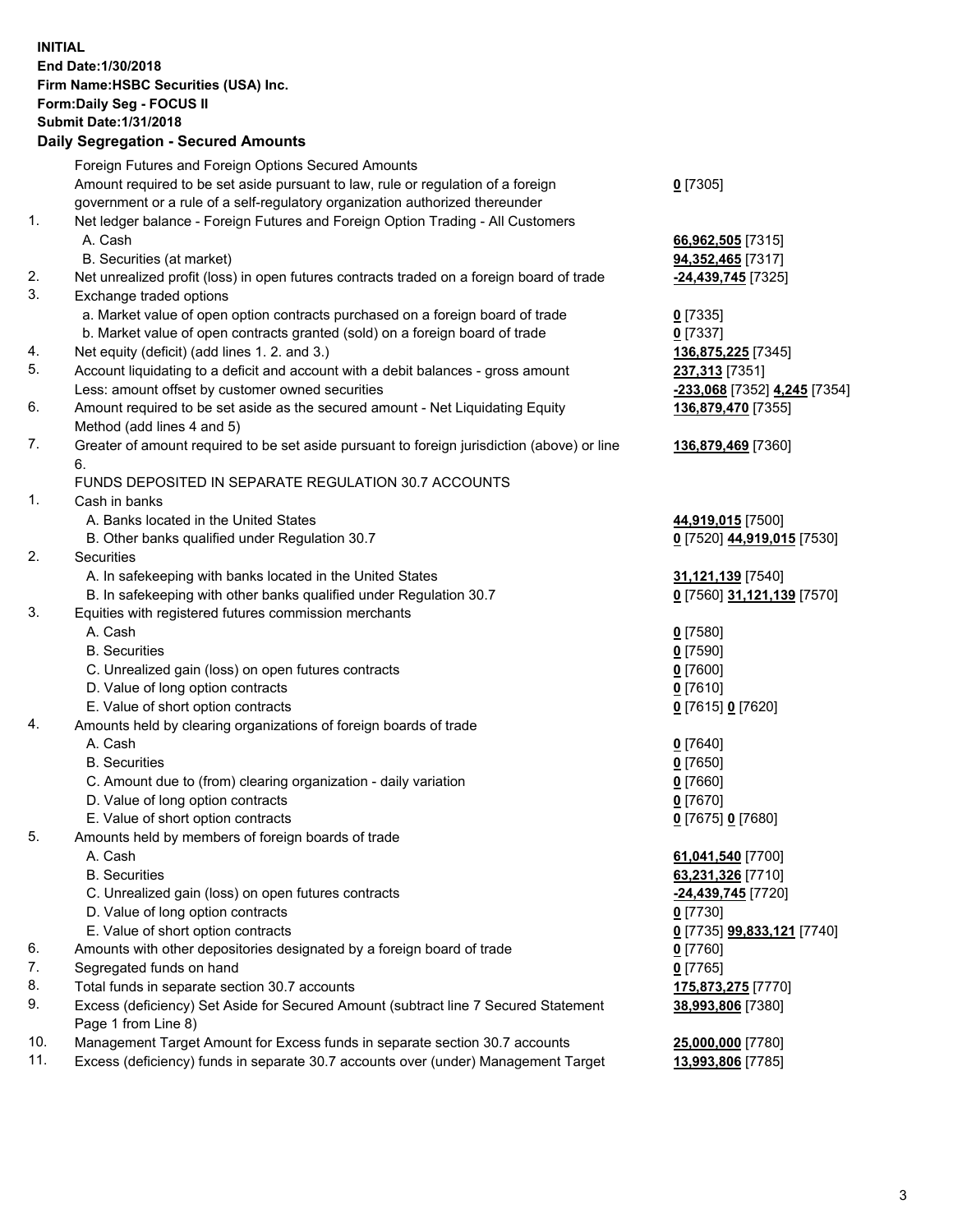**INITIAL End Date:1/30/2018 Firm Name:HSBC Securities (USA) Inc. Form:Daily Seg - FOCUS II Submit Date:1/31/2018 Daily Segregation - Segregation Statement** SEGREGATION REQUIREMENTS(Section 4d(2) of the CEAct) 1. Net ledger balance A. Cash **-392,379,844** [7010] B. Securities (at market) **982,887,377** [7020] 2. Net unrealized profit (loss) in open futures contracts traded on a contract market **668,094,748** [7030] 3. Exchange traded options A. Add market value of open option contracts purchased on a contract market **102,122,391** [7032] B. Deduct market value of open option contracts granted (sold) on a contract market **-20,149,678** [7033] 4. Net equity (deficit) (add lines 1, 2 and 3) **1,340,574,994** [7040] 5. Accounts liquidating to a deficit and accounts with debit balances - gross amount **16,518,125** [7045] Less: amount offset by customer securities **-16,518,125** [7047] **0** [7050] 6. Amount required to be segregated (add lines 4 and 5) **1,340,574,994** [7060] FUNDS IN SEGREGATED ACCOUNTS 7. Deposited in segregated funds bank accounts A. Cash **34,457,162** [7070] B. Securities representing investments of customers' funds (at market) **0** [7080] C. Securities held for particular customers or option customers in lieu of cash (at market) **186,849,588** [7090] 8. Margins on deposit with derivatives clearing organizations of contract markets A. Cash **339,391,835** [7100] B. Securities representing investments of customers' funds (at market) **0** [7110] C. Securities held for particular customers or option customers in lieu of cash (at market) **780,266,979** [7120] 9. Net settlement from (to) derivatives clearing organizations of contract markets **8,216,344** [7130] 10. Exchange traded options A. Value of open long option contracts **102,122,391** [7132] B. Value of open short option contracts **-20,149,678** [7133] 11. Net equities with other FCMs A. Net liquidating equity **3,059,305** [7140] B. Securities representing investments of customers' funds (at market) **0** [7160] C. Securities held for particular customers or option customers in lieu of cash (at market) **0** [7170] 12. Segregated funds on hand **15,770,810** [7150] 13. Total amount in segregation (add lines 7 through 12) **1,449,984,736** [7180] 14. Excess (deficiency) funds in segregation (subtract line 6 from line 13) **109,409,742** [7190] 15. Management Target Amount for Excess funds in segregation **98,000,000** [7194]

16. Excess (deficiency) funds in segregation over (under) Management Target Amount Excess

**11,409,742** [7198]